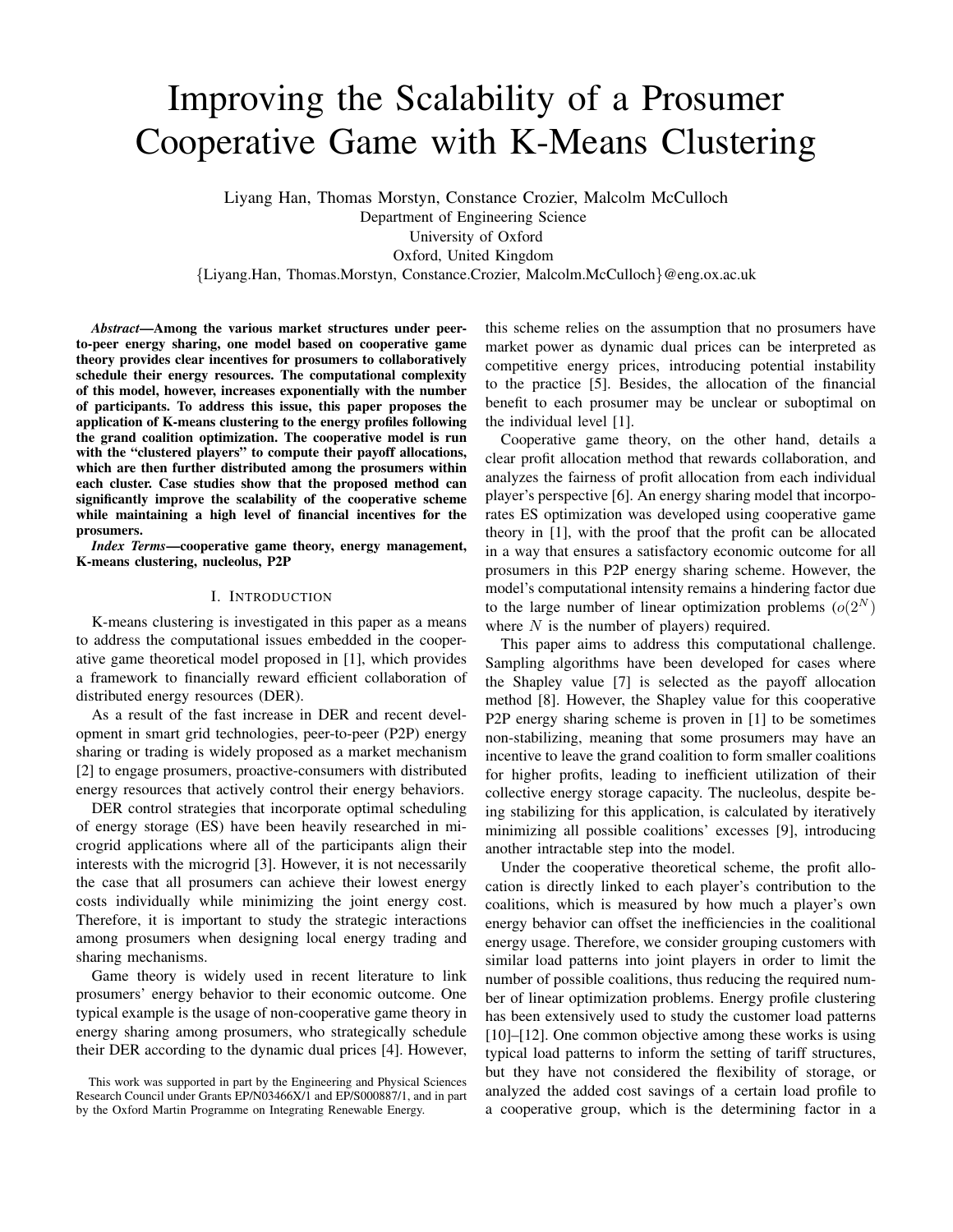prosumer's profit allocation.

We propose, in this paper, the novel concept of "clustered players", who are grouped by applying K-means to their load profiles under the cooperative energy management scenario. We run the cooperative game model with just the "clustered players" instead of all the participating prosumers, significantly reducing the number of linear problems. The payoff allocation for the "clustered players" can then be further distributed among their member prosumers. Finally, We use case studies to demonstrate the significant improvement in the model's scalability and a similar level of financial incentives for the prosumers using the proposed method. It is thus a good benchmark for future development of customized clustering methods for the cooperative P2P energy sharing scheme.

## II. COOPERATIVE GAME FORMULATION

In order to formulate the collaboration of different prosumers as a cooperative game, we need to answer three key questions: 1) how do prosumers collaborate? 2) how do we quantify the value of this collaboration? and 3) how do we allocate the benefit gained through collaboration to each individual player? The following three subsections provide detailed discussions on these questions.

#### *A. Cooperative Energy Management*

Energy cost savings are achieved through scheduling flexible energy resources, usually energy storage (ES) systems, to benefit from time-of-use (ToU) energy pricing and dual energy pricing, in which retail contracts pay prosumers less for excess generation than they charge for energy usage [13].

Under the assumption that the retail supplier offers a lower export tariff (e.g. feed-in tariff) than it charges for buying electricity, prosumers can save money by storing the excess PV generation in the ES system and using it when the generation is less than they need. The concept of an *energy coalition* was proposed in [14], where a group of prosumers collaboratively operate their ES systems to minimize the total group energy cost. Let a group of *N* prosumers form *grand coalition N* indexed by  $i \in \mathcal{N} := \{1, 2, ..., N\}$ . A *coalition* is any subset  $S \subseteq \mathcal{N}$ . Assuming *R* timesteps  $(t = 1, 2, ..., R)$  with a time interval of  $\Delta t$ , the total energy cost for a coalition *S* can be written as a function of all its members' ES operations:

$$
F_{\mathcal{S}}(\mathbf{b}) = \sum_{t=1}^{R} \left\{ p_t^b \sum_{i \in \mathcal{S}} [q_{it} + b_{it}]^+ + p_t^s \sum_{i \in \mathcal{S}} [q_{it} + b_{it}]^- \right\}
$$

where  $[x]^{+(-)} = \max(\min)\{x, 0\}$ .  $q_{it}$ , in  $[kWh]$ , denotes prosumer *i*'s net energy consumption (positive) or generation (negative) without ES at time  $t$ ,  $b_{it}$ , in  $[kWh]$ , denotes prosumer *i*'s ES system's charge (positive) or discharge (negative) energy variables at time *t*, and  $p_t^b$  and  $p_t^s$ , in  $[\mathcal{L}/kWh]$ , denote the electricity import and export prices at time *t*.

The *coalitional energy cost* for *S* is then defined as the lowest total energy cost achievable by optimizing the operation of all the ES systems within *S* at the same time:

$$
C(S) = \min_{\mathbf{b}} F_{S}(\mathbf{b})
$$
 (1)

$$
s.t. \quad \underline{b}_i \le b_{it} \le \overline{b}_i, \quad \forall i \in \mathcal{S}, \forall t \in [1, R]
$$

$$
0 \le e_i SoC_i^0 + \sum_{t=1}^k ([b_{it}]^+ \eta_i^{in} + [b_{it}]^- / \eta_i^{out}) \le e_i,
$$
  

$$
\forall i \in \mathcal{S}, \forall r \in [1, R] \quad (3)
$$

$$
\sum_{t=1}^{R} ([b_{it}]^{+} \eta_i^{in} + [b_{it}]^{-} / \eta_i^{out}) = 0, \quad \forall i \in S \tag{4}
$$

where each prosumer *i*'s ES system has an energy capacity of  $e_i$ , in [kWh], charge limit  $\overline{b}_i$  and discharge limit  $\underline{b}_i$  over  $\Delta t$ , in [ $kWh$ ], charge efficiency  $\eta_i^{in}$  and discharge efficiency  $\eta_i^{out}$ , and initial state of charge  $SoC_i^0$ .

The ES power constraint, energy constraint, and cycle constraint are expressed respectively in (2), (3), and (4). The piecewise components of this optimization problem can be rewritten in a linearized format detailed in [14].

The *coalitional energy cost* through solving (1) then serves as a basis to evaluate the value of each energy coalition.

# *B. Value of Energy Coalitions*

For each *energy coalition S* we assign a *value function*  $v(S)$ , defined as the energy cost savings by forming S, in other words, the difference between the sum of the energy costs of each prosumer in *S* with ES systems scheduled individually, and the *coalitional energy cost* of *S* with all the ES systems scheduled collaboratively:

$$
v(\mathcal{S}) = \sum_{i \in \mathcal{S}} C(\{i\}) - C(\mathcal{S})
$$

The pair  $(N, v)$  defines our prosumer cooperative game, and the *value* of the *grand coalition*  $v(\mathcal{N})$  denotes the total amount of payoffs we can award to the prosumers.

# *C. Payoff Allocation*

Having calculated the total amount of payoffs available, the next step is to determine how to allocate it to each prosumer.

*Definition 1 (Imputation):* We use vector x as the *payoff allocation*, and its entry *x<sup>i</sup>* represents the payment to prosumer  $i \in \mathcal{N}$ . x is said to be an imputation if it meets both the *Efficiency* and *Individual Rationality* criteria:

- 1) *Efficiency*:  $\sum_{i \in \mathcal{N}} x_i = v(\mathcal{N})$ .
- 2) *Individual Rationality:*  $x_i \ge v(\{i\}), \forall i \in \mathcal{N}$ .

The *efficiency* criterion guarantees the sum of all *payoff allocations* equals the *grand coalition*'s energy cost savings, and the *individual rationality* criterion requires all the prosumers are better off cooperating in the *grand coalition*.

However, an imputation does not guarantee everyone being *satisfied* in the *grand coalition*, as some players may be able to achieve higher payoffs by forming smaller *energy coalitions*.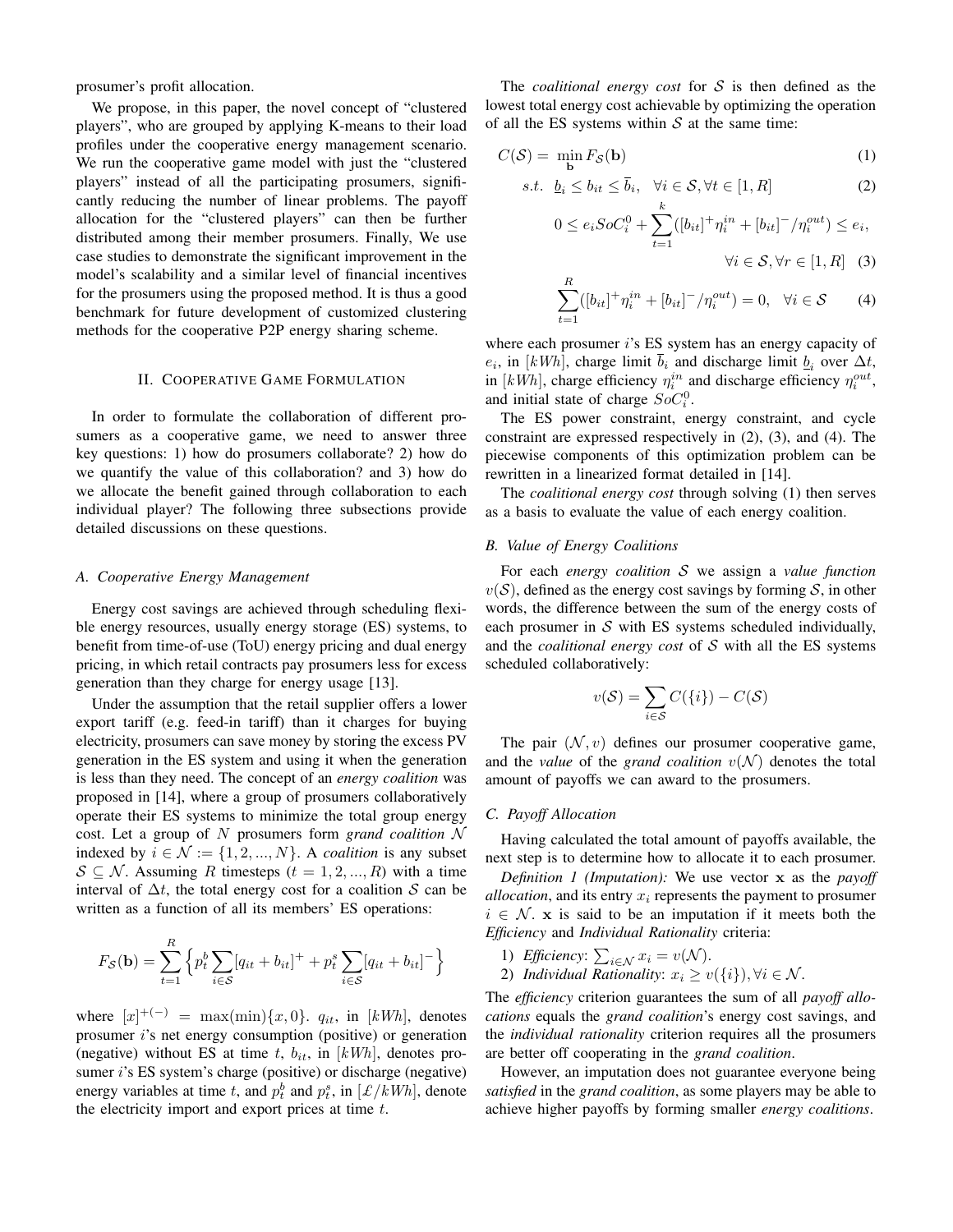*Definition 2 (Excess):* We measure an *energy coalition*'s *dissatisfaction* with respect to the imputation x by its excess defined as  $\varepsilon(\mathbf{x}, \mathcal{S}) = v(\mathcal{S}) - \sum_{i \in \mathcal{S}} x_i$ .

If  $\varepsilon(\mathbf{x}, \mathcal{S}) > 0$ , then *S* is better off on its own and can offer higher payoffs to its members than the *grand coalition*.

The nucleolus u, the imputation with lexicographically minimal excesses that minimizes the dissatisfaction of the players [15], is proven in [1] to be *stabilizing* for our prosumer cooperative game, ensuring  $\varepsilon(\mathbf{u}, \mathcal{S}) \leq 0, \forall \mathcal{S} \subseteq \mathcal{N}$ .

The significance of this cooperative game theoretic approach is that it offers a way to encourage DER collaboration while ensuring that all players are financially incentivized to remain in the *energy grand coalitions*. A key limitation, however, is the computational complexity which increases exponentially with the number of prosumers. The following section explores the potential of clustering in addressing this problem.

#### III. PROSUMER CLUSTERING

The scalability of this cooperative game model is mainly limited by two groups of computation steps: 1) cost minimization for all 2*<sup>N</sup>* coalitions to calculate the *coalitional energy costs*, and 2) excess minimization for all  $2^N$  coalitions to calculate the *nucleolus*. All optimization problems in each step are linear and tractable, but it is the sheer number of linear problems in each step that proves intractable as it increases exponentially with the number of players.

We identified clustering as a means to reduce the number of coalitions, hence the number of linear optimization problems required. Clustering seeks to group similarities and separate differences among its subjects, which we define as prosumer load patterns in our cooperative game. This matches well with our objective to allocate payoffs to the prosumers based on the contribution they make to each coalition, which is measured by their capacity to *offset* the net consumption or generation of the rest of the coalition.

#### *A. K-Means Clustering*

Various clustering algorithms have been used and compared in identifying load patterns, most commonly to inform the setting of tariff structures. However, these are not necessarily suitable for partitioning prosumers in a cooperative energy management scheme. As a benchmark, this paper incorporates a simple K-means clustering algorithm in the prosumer cooperative game as an attempt to reduce the full game's computational complexity.

In implementing K-means clustering, some initial seed selections can lead to local optimal solutions [16]. In this paper, we choose 24 hours as the model timespan and halfhourly energy consumption values as the clustering features. Due to the low number of features (i.e. 48 features for one day) and the small sample size (i.e.  $\leq 200$  prosumers), we could simply apply a random initialization and run the Kmeans model 1000 times without significantly impacting the computational time. An important benefit of this approach is that we could compare all the K-means results and select the final clusters based on additional criteria. As the selection



Fig. 1. Total Euclidean distances for 1000 K-means (k=8) clustering runs on 50 energy profiles

of K is limited by the computational complexity, we would like the prosumers as evenly represented in the clusters as possible. Therefore, we choose the total Euclidean distance of each K-means model's result as a metric, and identify a set of clustering results that have the lowest total Euclidean distances by setting a selection upper bound as 1% above the lowest total Euclidean distance of all runs. All the clustering results that fall within the relaxed range of total Euclidean distance can then be compared against each other, and the one with the most even distribution of prosumers is selected. A detailed description of implementing this K-means clustering technique is shown in Algorithm 1.

| Algorithm 1 Cluster Assignment (input: profiles, k)                                                                                     |
|-----------------------------------------------------------------------------------------------------------------------------------------|
| function $KMEANS(m, k)$                                                                                                                 |
| (cluster prof.) $\mathbf{p} \leftarrow \arg \min_{\mathbf{p}} \sum_{j=1}^{k} \sum_{\mathbf{m} \in P_j}   \mathbf{m} - \mathbf{p}_j  ^2$ |
| (total Euclidean dist.) $D \leftarrow \sum_{j=1}^{k} \sum_{m \in P_i}   \mathbf{m} - \mathbf{p}_j  $                                    |
| (cluster sizes) $\mathbf{P}^* : P_i^* \leftarrow$ count of $\mathbf{m} \in P_j, \forall j \in [1, k]$                                   |
| (cluster assignment) $\mathbf{G}: G_i \leftarrow j$ if $m_i \in P_j, \forall i$                                                         |
| return $p, D, P^*, G$                                                                                                                   |
| (total K-means runs) <i>runmax</i> $\leftarrow$ 1000                                                                                    |
| (prosumer load profiles) <b>prof</b>                                                                                                    |
| (total Euclidean dist. selection relaxation) <i>eurelax</i> $\leftarrow$ 1\%                                                            |
| for r in $\vert 1, \text{runmax} \vert$ do                                                                                              |
| $\mathbf{c}[r], EU[r], \mathbf{C}^*[r], \mathbf{M}[r] \leftarrow \text{KMEANS}(\textbf{prof}, k)$                                       |
| eumin $\leftarrow min(EU), min \leftarrow \arg min(EU)$                                                                                 |
| $\mathbf{c}_a \leftarrow \mathbf{c}[min], \mathbf{C}_a^* \leftarrow \mathbf{C}^*[min], \mathbf{M}_a \leftarrow \mathbf{M}[min]$         |
| for r in $\vert 1, \text{runmax} \vert$ do                                                                                              |
| if $EU[r] \leq$ eumin $*(1 + \text{eurelax})$ then                                                                                      |
| if $min(\mathbf{C}^*[r]) > min(\mathbf{C}^*_a)$ then                                                                                    |
| $\mathbf{c}_a \leftarrow \mathbf{c}[r], \mathbf{C}_a^* \leftarrow \mathbf{C}^*[r], \mathbf{M}_a \leftarrow \mathbf{M}[r]$               |
| else if $min(\mathbf{C}^*[r]) = min(\mathbf{C}^*_q)$ then                                                                               |
| if $max(\mathbf{C}^*[r]) < max(\mathbf{C}^*_q)$ then                                                                                    |
| $\mathbf{c}_a \leftarrow \mathbf{c}[r], \mathbf{C}_a^* \leftarrow \mathbf{C}^*[r], \mathbf{M}_a \leftarrow \mathbf{M}[r]$               |
| return $C_a^*$ , M <sub>a</sub>                                                                                                         |

Fig. 1 shows an example of the Euclidean distance variation as a result of clustering 50 prosumer load profiles. It can be seen than at least 20 out of 1000 clustering runs produce a total Euclidean distance within the allowed range. To have this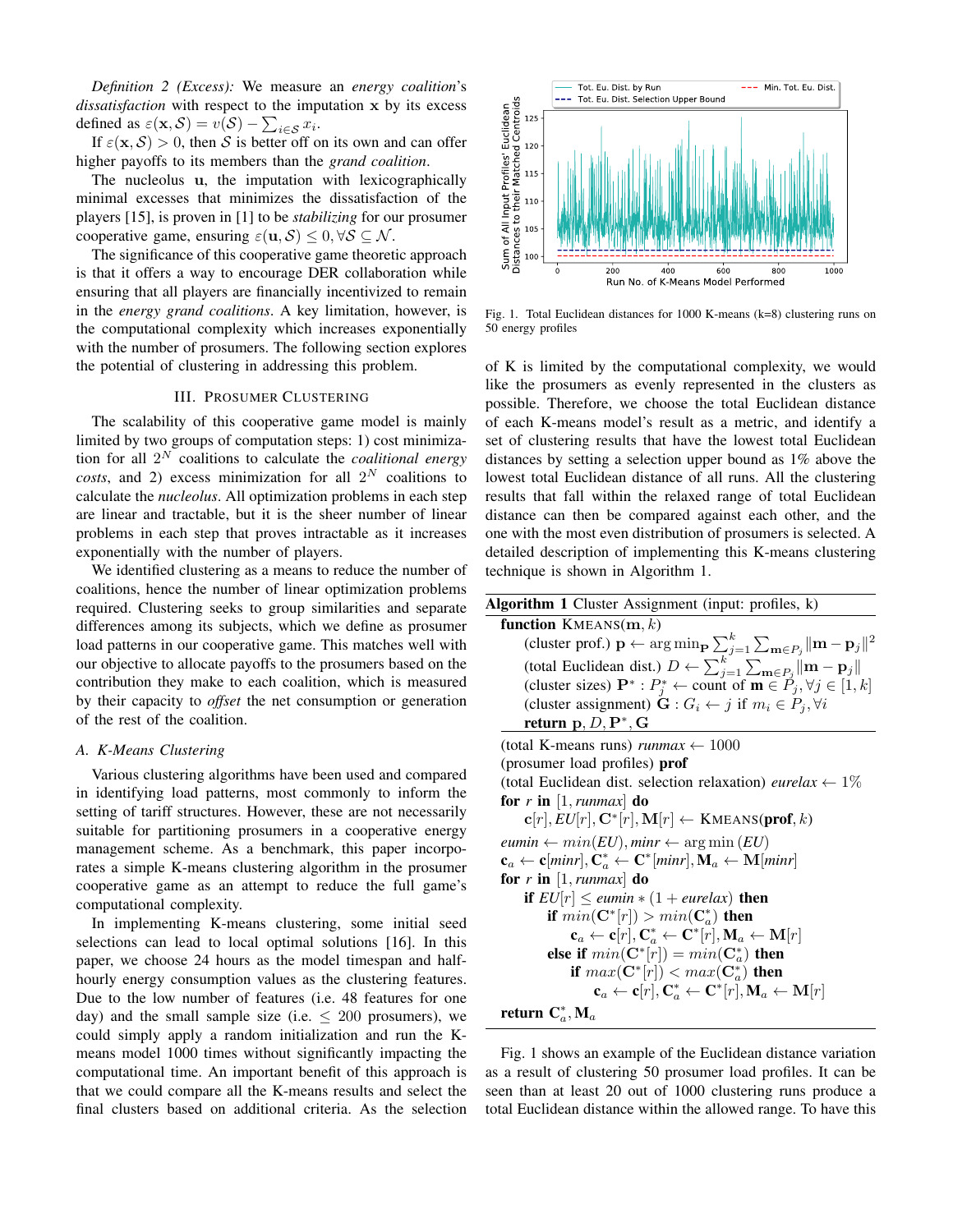adjusted K-means algorithm provides the flexibility to apply additional screening methods to the selection of prosumer clusters.

## *B. Cooperative Game with Clustered Players*

After the clustering method is finalized, we still need to decide which set of energy profiles to apply clustering to. Because the prosumer cooperative game focuses on the contributions of each player to the coalitions, we select the net load profiles under the cooperative *grand coalition* scenario as the clustering subjects. This means we need to run the cooperative energy management model for the *grand coalition* with all of the *N* players first before clustering can be applied.

The purpose of clustering in this paper is to reduce the number of modeled players in the cooperative game model. Therefore, we define each cluster of prosumers as a *clustered player*  $cl<sub>i</sub>$ , and the model becomes a *K*-player cooperative game, where *K* is the input number of clusters for K-means. We then have  $cl_j \in cl_{\mathcal{K}} := \{cl_1, cl_2, ..., cl_K\}$ . Any coalition of clustered players is defined as  $cl_{\mathcal{U}} \subseteq cl_{\mathcal{K}}$ . While running the cooperative game model for the clustered players, we assign to each clustered player the sum of all its member prosumers' original consumption and generation profiles as its own consumption and generation, and all of its member prosumers' ES systems as its own ES capacity.

In other words, we follow the following steps to implement this cooperative game model with clustered players.

- 1) *Load processing*: we gather all the model inputs, including the number of prosumers *N*, their net load profiles  $q: q_{it}$ , where  $i \in [1, N], t \in [1, R]$ , and their ES system constraints. We calculate the *coalitional energy cost* for the *grand coalition*  $C(\mathcal{N})$  following (1), and record the optimized ES operation as  $\mathbf{b}^* : b_{it}^*$ .
- 2) *Prosumer clustering*: we construct each prosumer's load profile as a result of the cooperative energy management in the *grand coalition*:  $l^*$  :  $l_{it}^* = q_{it} + b_{it}^*$ . The K-means clustering model detailed in Algorithm 1 is then run with  $l^*$  as inputs, along with a chosen  $K$ . We obtain the clustering assignment  $\mathbf{a}: a_i = j \mid i \in cl_j, \forall i \in \mathcal{N}$ . Therefore, for any player *i*, the cluster it belongs to can be notated as  $cl_{a_i}$ .
- 3) *Clustered player cooperative game formulation*: in order to preserve as much of the original inputs as possible, we apply all the prosumers' load and ES inputs directly to the clustered player coalitions. Therefore, for any coalition of clustered players  $cl_{\mathcal{U}} \subseteq cl_{\mathcal{K}}$ , the total energy cost is defined as

$$
F_{cl_{\mathcal{U}}}(\mathbf{b}) = \sum_{t=1}^{R} \left\{ p_t^b \sum_{cl_{a_i} \in cl_{\mathcal{U}}} [q_{it} + b_{it}]^+ + p_t^s \sum_{cl_{a_i} \in cl_{\mathcal{U}}} [q_{it} + b_{it}]^- \right\}
$$

This way we convert all the clustered player inputs to the original prosumers' inputs, so we are able to use (1) to compute the *coalitional energy costs* for all the clustered player coalitions  $C(cl_{\mathcal{U}})$ . Using a similar conversion, the value of clustered player coalitions can be calculated as

$$
v(cl_{\mathcal{U}}) = \sum_{cl_{a_i} \in cl_{\mathcal{U}}} C(\{i\}) - C(cl_{\mathcal{U}})
$$

The nucleolus of this clustered player cooperative game  $\mathbf{u}: u_{cl_i}, \forall cl_j \in cl_{\mathcal{K}}$  can then be computed by iteratively minimizing the excess of the clustered player coalitions [14].

4) *De-clustering*: the nucleolus computed for the clustered players needs to be distributed to their member prosumers. Different from the full prosumer cooperative model where the value for each coalition of a single prosumer  $v({i}) = 0, \forall i \in \mathcal{N}$ , the in-cluster cooperation sometimes results in  $v({c_l}_i) > 0$ . This can be considered additional savings for each clustered player that also needs to be distributed to its member prosumers. Although advanced allocation methods can be developed, to set a benchmark, here we distribute the energy savings to each prosumer within a cluster simply in proportion to the absolute value of each individual's energy cost without cooperation:

$$
\mathbf{x}: x_i = [u_{cl_{a_i}} + v(\{cl_{a_i}\})] (|C(\{i\})| / \sum_{i \in cl_j} |C(\{i\})|)
$$

K-means clustering reduces the number of coalitions of the cooperative game from  $2^N$  to  $2^K$ , where  $K \leq N$ . Considering *K* can theoretically take on any value we choose, we now have full control of the model's computation complexity. Intuitively, the lower  $K$  is, the more information the model loses, impacting the model's accuracy. An example is discussed in the case studies.

## IV. CASE STUDIES

In this section, we incorporate clustering in our prosumer cooperative game for two case studies. We use domestic load data measured in the Customer-Led Network Revolution trials<sup>1</sup>. We select a time frame of 24 hours starting from the midnight of a sunny summer day in July. The PV generation data is simulated in PVWatts  $2$  using a 4kW, fixed 20 degree tilt residential system, and the London Gatwick solar data. The ES model has an *energy capacity* of 7 kWh, a maximum charge power of 3.5 kW, a maximum discharge power of 3.2 kW, both charge and discharge efficiencies of 95%, an *initial state of charge* of 50%, and a *state of charge* range of 20-95%. We assume PV and ES are adopted by 50% of the prosumers respectively, and both ownerships are randomly assigned independently of each other. In other words, each prosumer can have a PV system, or an ES system, or both, or neither. The energy import price follows a UK Economy 7 residential rate structure: £0.072/kWh for midnight–7am, and

<sup>1</sup>http://www.networkrevolution.co.uk/resources/project-library/

<sup>2</sup>http://pvwatts.nrel.gov/pvwatts.php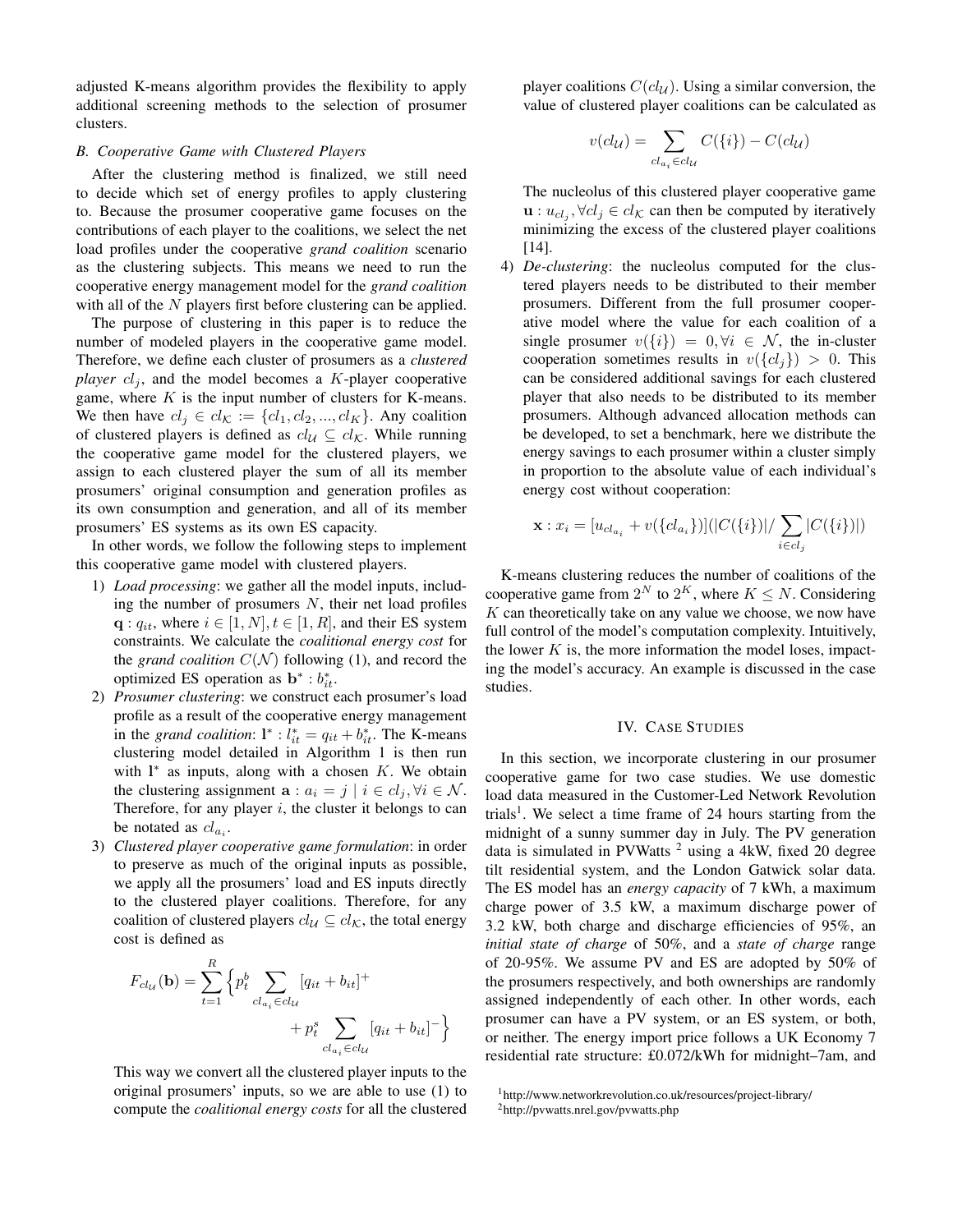

Fig. 2. Plots of 150 prosumers' (a) load consumption alone, (b) net load with PV without ES operation, (c) net load with PV and ES optimized for the grand coalition, (d) joint loads with and without cooperative ES operation, (e) 8 centroid net load profiles with ES optimized for the grand coalition.

| TABLE I<br><b>CLUSTERING RESULTS BY DER</b> |                |              |     |   |     |  |    |    |  |  |
|---------------------------------------------|----------------|--------------|-----|---|-----|--|----|----|--|--|
| Clustered player                            |                | <sup>2</sup> | 3.  |   |     |  |    |    |  |  |
| No. of prosumers                            | $\frac{10}{2}$ | 28.          | - 7 | 9 | 22. |  | 30 | 38 |  |  |
| No. of PV units                             | 10             | 28           |     |   | 22  |  |    |    |  |  |
| No. of ES systems                           | 10             | $^{\circ}$   |     | 0 | つつ  |  |    |    |  |  |

| TABLE II<br><b>MODEL COMPUTATION TIME [S]</b> |    |    |        |        |        |        |  |  |  |  |  |
|-----------------------------------------------|----|----|--------|--------|--------|--------|--|--|--|--|--|
| No. prosumers                                 | 8  | 10 | 14     | 50     | 100    | 200    |  |  |  |  |  |
| w/o clustering                                | 13 | 77 | $3E+4$ | N/A    | N/A    | N/A    |  |  |  |  |  |
| with <b>8</b> clusters                        |    | 24 | 54     | $6E+2$ | $5E+3$ | $3E+4$ |  |  |  |  |  |

with 8 clusters 13 24 54 6E+2 5E+3

 $\text{\pounds}0.1681/\text{kWh}$  for 7am–midnight<sup>3</sup>, and the energy export price is the UK feed-in tariff<sup>4</sup> fixed at  $£0.0485$ /kWh.

#### *A. Model with a Large Number of Prosumers*

We run the clustering model for large numbers of players  $(14 \leq N \leq 200)$  to test its effectiveness in grouping prosumers based on their DER mix and reducing computation time. Fig. 2 shows an example of clustering 150 prosumers into 8 groups following the steps detailed in Section III-B. Increasing the number of clusters can improve the accuracy of the nucleolus estimation, but it will also result in an increase in the computation time. In order to maintain a balance between the two, we chose 8 clusters, double the number of the types of energy resource mix (i.e. no PV or ES, only PV, only ES, and both PV and ES).

Table I shows the DER distribution in the clusters. It can be clearly observed that clustering effectively separated prosumers with different types of DER; Clustered Player 1, 5

consist of prosumers with both PV and ES, Clustered Player 2, 4 with only PV, Clustered Player 3, 7 mostly without PV or ES, Clustered Player 6, 8 mostly with only ES. Table II compares the computation time<sup>5</sup> between the model with clustering and the model without clustering. It shows that the model without clustering requires about 10 hours to compute for a 14 prosumer game, whereas the model with clustering can solve a 200-prosumer game within the same amount of time.

# *B. Full Model vs. Model with Clustering*

In this case study, we aim to verify the accuracy of a model with clustering by comparing its results to a full model. Due to the computational limitation of a full model, we can only conduct the comparison with a relatively low number of prosumers. Here we select 14 prosumers with exactly the same load and DER inputs for both models, and 5 clusters for the model with clustering. Again, 5 was chosen as the number of clusters to balance the accuracy and computational time.

<sup>3</sup>https://www.gov.uk/government/statistical-data-sets/annual-domestic-

energy-price-statistics

<sup>4</sup>https://www.gov.uk/feed-in-tariffs/overview

<sup>5</sup>Running on Apple iMac with a processor of 2.8 GHz Intel Core i5 and a memory module of 16 GB 1867 MHz DDR3